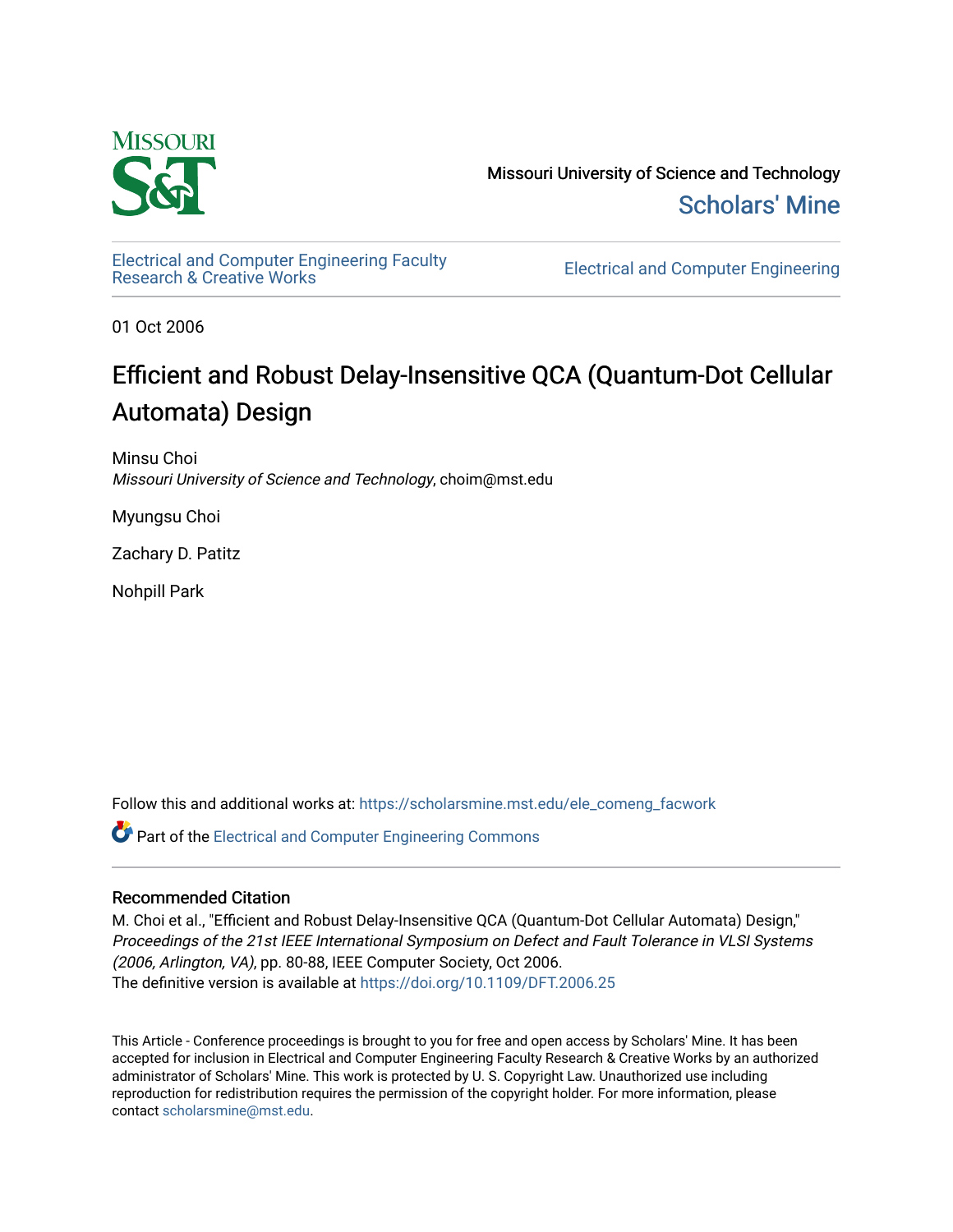# **Efficient and Robust Delay-Insensitive QCA (Quantum-Dot Cellular Automata) Design**

Minsu Choi<sup>1</sup>, Myungsu Choi<sup>2</sup><sup>\*</sup>, Zachary Patitz<sup>2</sup> and Nohpill Park<sup>2</sup> <sup>1</sup>Dept of ECE, University of Missouri-Rolla, Rolla, MO 65409-0040, USA choim@umr.edu <sup>2</sup>Dept of CS, Oklahoma State University, Stillwater, OK 74078, USA

{myung, patitzz, npark}@cs.okstate.edu

#### **Abstract**

The concept of clocking for QCA, referred to as the four-phase clocking, is widely used. However, inherited characteristics of  $QCA$ , such as the way to hold state, the way to synchronize data flows, and the way to power QCA cells, make the design of QCA circuits quite different from VLSI and introduce a variety of new design challenges. The most severe challenges are due to the fact that the overall timing of a QCA circuit is mainly dependent upon its layout. This issue is commonly referred to as the "layout=timing" problem. To circumvent the problem, a novel self-timed circuit design technique referred to as the Locally Synchronous, Globally Asynchronous Design for QCA has been recently proposed. The proposed technique can significantly reduce the layout-timing dependency from the global network of QCA devices in a circuit; therefore, considerably flexible QCA circuit design is be possible. Also, the proposed technique is more scalable in designing large-scale systems. Since a less number of cells is used, the overall area is smaller and the manufacturability is better. In this paper, numerous multi-bit adder designs are considered to demonstrate the layout efficiency and robustness of the proposed globally asynchronous QCA design technique.

# **1 Introduction**

QCA (Quantum-Dot Cellular Automata) is one of the six promising technologies for nano-scale computing listed in the International Technology Roadmap for Semiconductors (ITRS) 2004 [1]. In the QCA paradigm, a regular array of cells, each interacting with its neighboring cells, is employed in a locally interconnected architecture [2, 3]. The coupling between the cells is given by their electrostatic interactions. Such arrays are in principle capable of encoding digital information. The fundamental unit of QCA is the QCA cell created with four quantum-dots positioned at the vertices of a square. The cell is loaded with two extra electrons which tend to occupy the diagonals due to electrostatic repulsion. Binary information is encoded in the two possible polarizations (i.e., +1 or -1). The cell will switch from one polarization to the other when the electrons quantum-mechanically tunnel from one set of dots to the other [4]. Nanomagnet-based QCA are also gaining significant attention since they are easier to fabricate and possible to operate in room temperature [5].

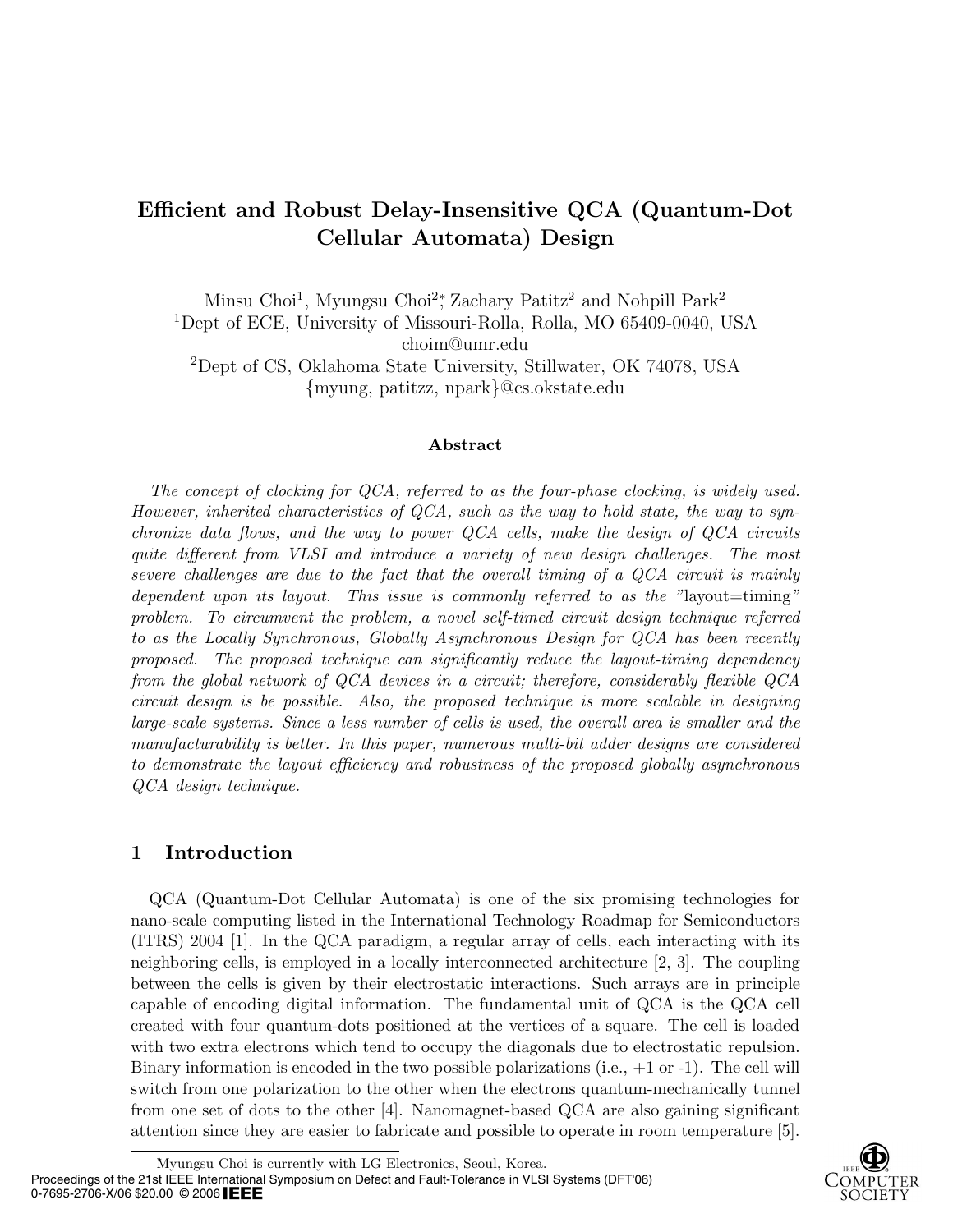The concept of clocking for QCA is referred to as the four-phase clocking [6, 7, 8, 9]. Four-phase clocking signal applied to four adjacent buried wires. Each wire has a voltage that raises and lowers linearly in order to adiabatically switch the QCA cells placed above it. Adjacent wires have a  $\pi/2$  phase shift so that every fourth wire has an identical signal. This method will induce a roughly sinusoidal clocking field that propagates along the QCA surface.

When the clock signal is high the potential barriers between the dots are low and the electrons effectively spread out in the cell and no net polarization exists; i.e.  $P=0$ . As the clock signal is switched low, the potential barriers between the dots are raised high and the electrons are localized such that a polarization is developed based on the interaction of their neighbors; i.e. they take on the polarization of their neighbors. Basically clock high means cell is unlatched, clock low means cell is latched. So, the four-phase clocking scheme emulates classical shift register behavior since a binary digit of information can be stored in each cell's latched polarization [7, 8, 10].

With the four-phase clocking scheme, it is possible to design QCA circuits while ensuring each QCA cell is powered and the information is processed and forwarded in timely manner. However, inherited characteristics of QCA, such as the way to hold state, the way to synchronize data flows, and the way to power QCA cells, make the design of QCA circuits quite different from VLSI and introduce a variety of new design challenges and the most severe challenges are due to the fact that the overall timing of a QCA circuit is mainly dependent upon its layout. This fact is commonly referred to as the **"***layout=timing***" problem** [9, 11]. To address the various layout-induced design challenges, considerable research efforts have been done in the field of architecture and design automation of QCA [11, 12].

Unlike the previous approaches, the proposed methodology is to completely eliminate such "layout=timing" constraints from the global network of QCA gates in a circuit. The key idea is to introduce delay-insensitive data encoding scheme such as NCL (Null Convention Logic) [14] to the circuit-level to eliminate the global layout=timing problem, while preserving the 4-phase clocking scheme for individual gates. Since each gate is locally synchronized by corresponding clocking zone(s), appropriate data forwarding and synchronization are guaranteed at the gate-level and the QCA cells within the gate can be properly powered, as well. As a result, the fundamental "layout=timing" problem for QCA circuits can be completely removed, since the overall layout of the circuit is no more the determinant factor of the global timing. Numerous self-timed gates were designed in QCA and reported in [13].

In this paper, we will present a globally delay-insensitive full adder design in QCA, first. Then, we will demonstrate the layout efficiency and robustness of the proposed robust GALS QCA by considering n-bit adder designs based on it.

### **2 Preliminaries and Review**

A synchronous QCA full adder consists of three MV gates, two inverters, and 5 different clock zones and 165 cells are used in the design as shown in Figure 1. Although this full adder has logically minimized form, it is not free from the "layout=timing" problem. For example, let us use the full adder as a building block to develop a 2-bit full adder. This is simply done by making a connection between the carry-out of the first bit full adder and

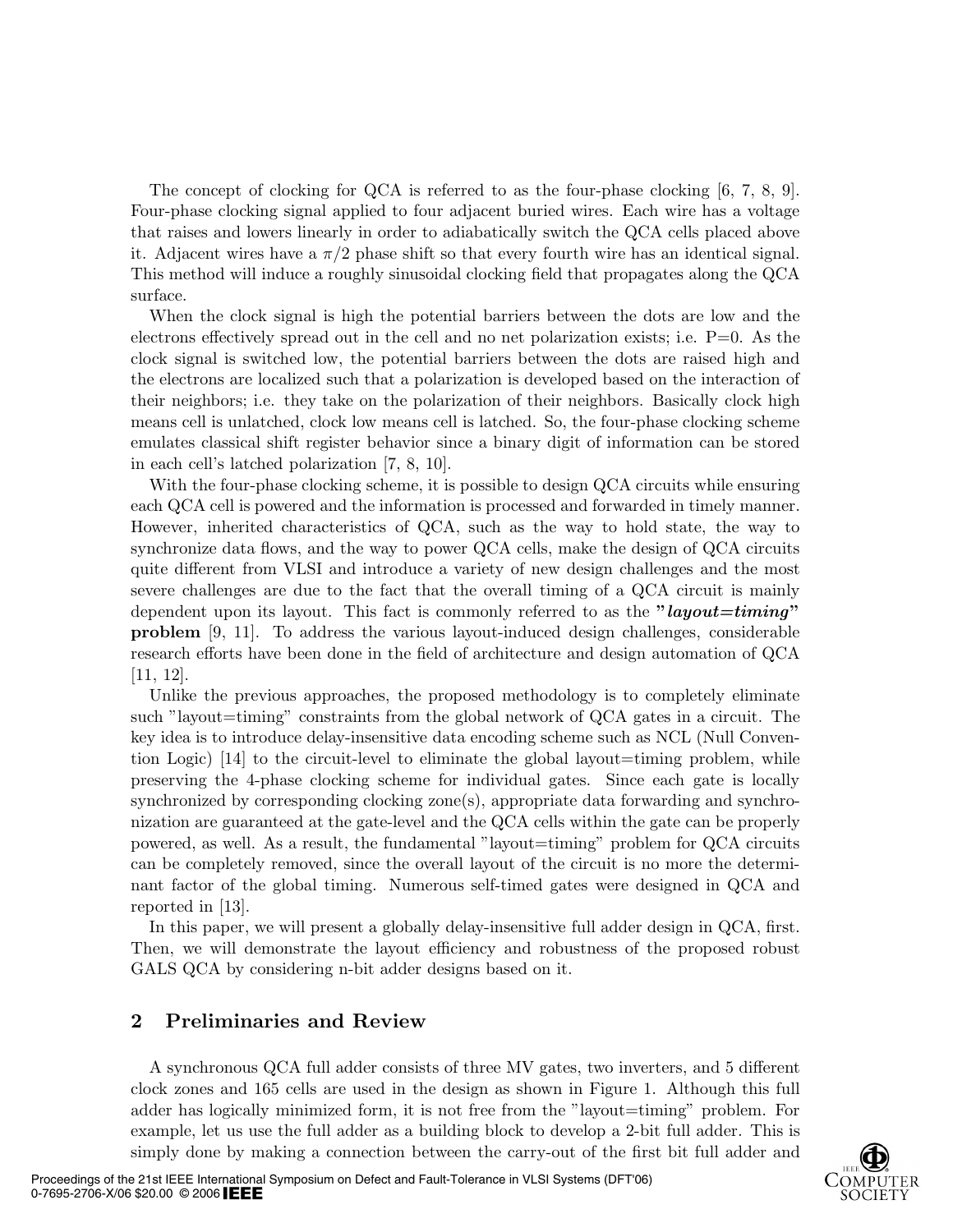

**Figure 1. Layout of synchronous QCA full adder.**

the carry-in of the second bit full adder and adding more buffers for synchronization. Since the carry-in value of the second bit full adder will be delayed by 5 clock zones, the other two inputs of the second bit full adder should be delayed by 5 clock zones. In addition, output of the first digit full adder should also be delayed by 5 clock zones. The layout of the synchronous 2-bit full adder is shown in Figure  $2(A)$ . It is obvious that the buffers consist of clocked wires and that they waste a lot of cells and space. This design may cause complications due to the "layout=timing" problem which was discussed in previous section.

In order to address the "layout=timing" problem with conventional QCA with 4-phase clocking scheme, a novel self-timed design method has been recently proposed based on a delay-insensitive data encoding and signaling protocol. The proposed novel QCA-specific delay-insensitive design approach is referred to as the "Globally Asynchronous, Locally Synchronous QCA (GALS QCA)". Notably, the local network of QCA cells within the gate is fully synchronized and powered by 4-phase clocking scheme, but the gate itself is delay-insensitive, since it has hysteresis behavior. It would be possible to design delayinsensitive QCA circuits using QCA-implemented NCL gates. GALS QCA design has two major benefits over its synchronous counterpart. Firstly, it addresses the "layout=timing" problem; meaning that individual gates can be freely allocated and interconnected without inserting delay buffers to synchronize switching operations. Secondly, it enhances the overall robustness of the circuit. Since it has better scalability over the synchronous QCA, it may use less number of cells; especially, in case of large-scale circuit design. So, it is easier to assemble and less prone to defects and faults. Also, it is immune to stuck-at faults, since such faults simply prevent the GALS QCA circuit to make transitions between DATA and NULL. So, the circuit will simply halt.

Threshold gates with hysteresis are the basic building blocks of NCL designs. One type of threshold gate with hysteresis is the M-of-N threshold gate with hysteresis. This is denoted as THmn gate, and has n number of inputs and one output signal where  $1 \leq m \leq n$  [14]. THmn gate has two special properties: threshold behavior and hysteresis behavior. The threshold behavior means that the output of the THmn gate becomes 1 when at least m of n inputs becomes 1. The hysteresis behavior means that the output only changes after a sufficiently complete set of inputs have been established. For example, if the current output of TH23 gate is 0, then the output remains 0 until at least 2 of 3 inputs become 1. In addition, to change the output from 1 to 0, all 3 inputs must be 0.

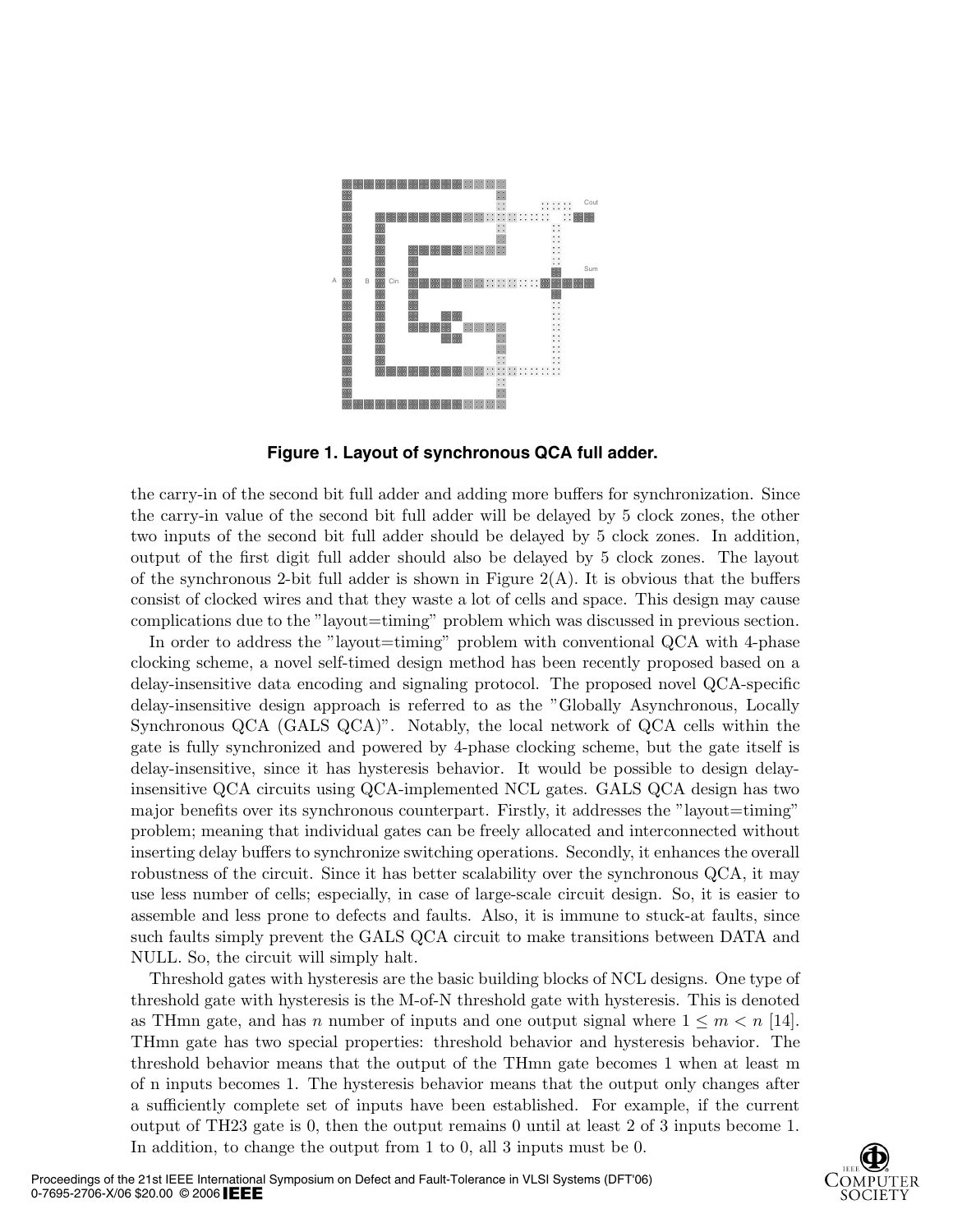NCL circuits switch between a logic based data representation of DATA and a control representation of NULL. This separation between control and data representations provides a self-synchronization throughout the design. Therefore,no global synchronization is needed. Threshold gates provide the basic building block of NCL designs. Threshold gate inputs and outputs can be in one of two states, DATA or NULL. A threshold gate starting with its output in a NULL state will remain in the NULL state until the specified number of inputs are placed in the DATA state. Once the gate reaches the DATA state, it remains in this state until all of the inputs return to the NULL state. The hysteresis in the threshold gate provides the threshold needed to keep from switching during the intermediate state when the number of inputs in the DATA state is greater than zero, but less than the threshold limit. In addition, hysteresis provides the storage to remain at DATA until all of the inputs have returned to NULL. Since these gates use two values, as traditional Boolean logic does, they can be constructed with traditional digital logic design processes.



**Figure 2. (a) The 2-bit full adder using synchronous QCA full adder as building block. In order to synchronize the circuit, two buffers are added. (b) NCL 2-bit full adder scheme. It is assumed that all inputs and outputs of full adders are in a same clocking phase (i,e,. "Switch" phase for the clock zone 0).**

# **3 Delay-Insensitive QCA 1-Bit Full Adder Design**

A dual rail full adder consists of two TH23 gates and two TH34W2 gates [14] as shown in Figure 3. Since both TH23 and TH34W2 gates are delay-insensitive, they can be located anywhere in the given area and the corresponding interconnects and fan-ins and fan-outs can be also freely placed, because the global timing dependency is fully removed. The NCL full adder has inherited threshold and hysteresis behavior from TH23 and TH34W2 gates. This NCL full adder as well as any NCL circuit consisting of NCL full adders does not obey the "layout=timing" constraint. For example, when we design a 2-bit full adder by using a NCL full adder as a building block, a 2-bit full adder is simply obtained by connecting the carry-out of the first digit NCL full adder to the carry-in of the second digit NCL full

adder. Each NCL full adder in 2-bit full adders is delay-insensitive; so they can be placed Proceedings of the 21st IEEE International Symposium on Defect and Fault-Tolerance in VLSI Systems (DFT'06) 0-7695-2706-X/06 \$20.00 © 2006 EEE

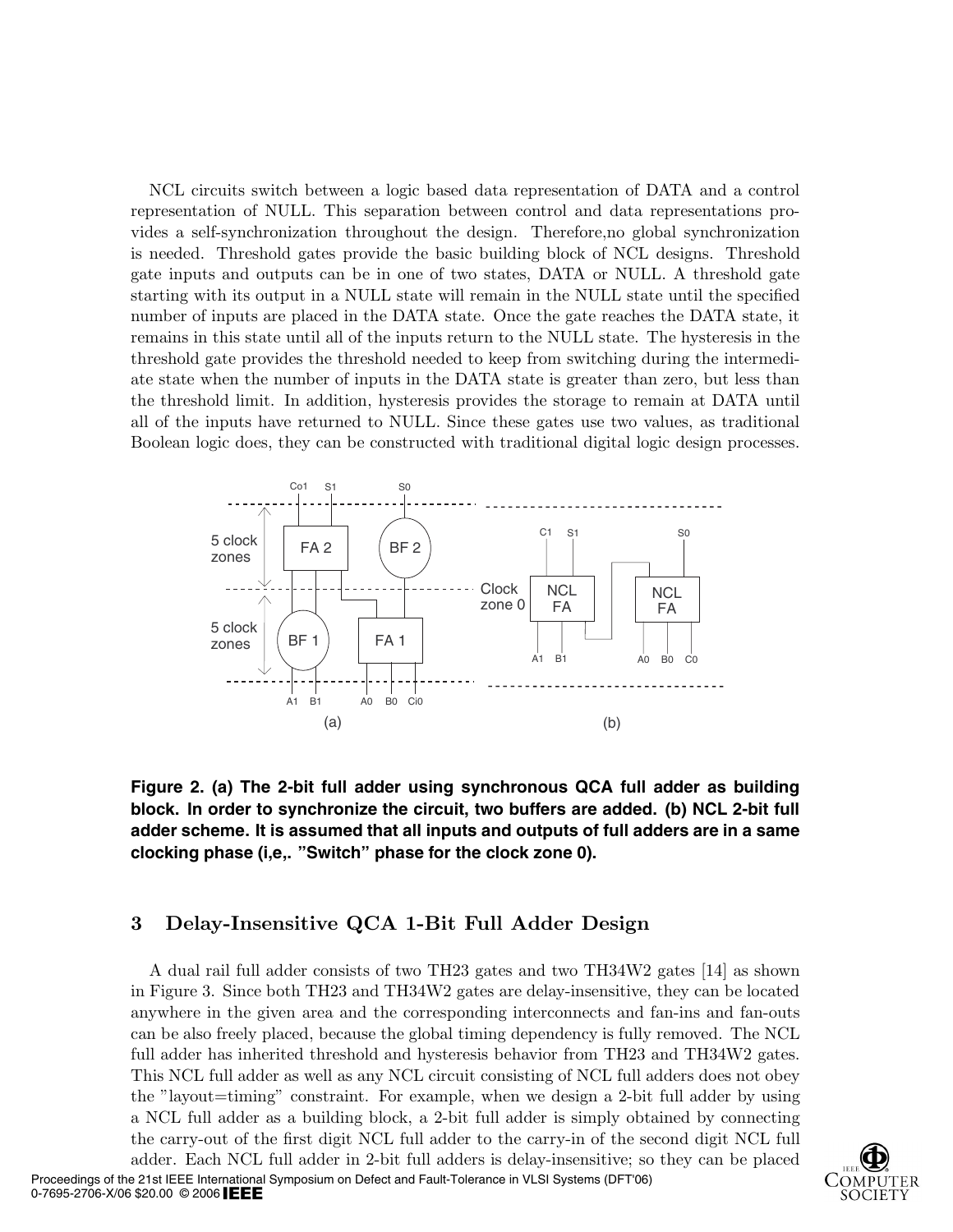in a same clock zone as shown in Figure  $2(B)$ . Therefore, any NCL circuit designed with NCL full adders also has the same properties that a NCL full adder does.



# **Figure 3. Dual-rail full adder design. Two TH23 and two TH34W2 gates are used. The design is placement-insensitive when implemented in QCA, since all wires outside THgates are in a single clock zone and THgates are delay-insensitive. The design can be located anywhere in the given area. Figure adopted from [14].**

The NCL full adder implemented in QCA consists of 1158 QCA cells and takes up 1.9  $\mu m^2$  space, but the synchronous full adder consists of 165 cells and takes up 0.21  $\mu m^2$ space only. Approximately, the NCL full adder is 7 times bigger than the synchronous full adder. So, the NCL full adder implementation seems to be inefficient especially when the overall system is small. However, the NCL full adder is quite efficient for larger systems in which multiple instances are allocated (i.e., multi-bit adder design). If  $n$  number of NCL full adders are used to develop n-bit full adder, NCL full adders can be located without any synchronization. Also, no buffer insertion for synchronization is required, because of their delay-insensitivity. In the same case, synchronous n-bit full adder needs  $\sum (n-1)$  number of input buffers and  $\sum (n - 1)$  number of output buffers to synchronize. So, NCL is more suitable to a big size circuit design. For example, in order to design a 4-bit synchronous full adder, additional six input buffers and six output buffers are necessary for synchronization reason, but 4-bit NCL full adder can be designed with four 1-bit full adders. Addition of delay buffers may cause serious loss in both cell count and clock zone space in case of synchronous design. Figure 5 describes 4-bit full adder example.

An output buffer is nothing but a clocked array of cells. Since the width between input and output of synchronous full adder is 23, cell count of an output buffer is also 23. This is minimized cell count for output buffer. An input buffer has two clocked arrays, and length of each array is also 23. Cell count of an input array, therefore 46. That is also the minimized cell count for the input buffer. Obviously, carry-out wire of current adder is only an extension of the carry-in wire to the next adder. This extension wire is not a delay buffer, but a simple extension wire between neighboring adders. So, there are  $n-i$ extension wires in n-bit adder. If the cell count of an extension wire is e, then the total cell count of synchronous n-bit adder can be estimated by :

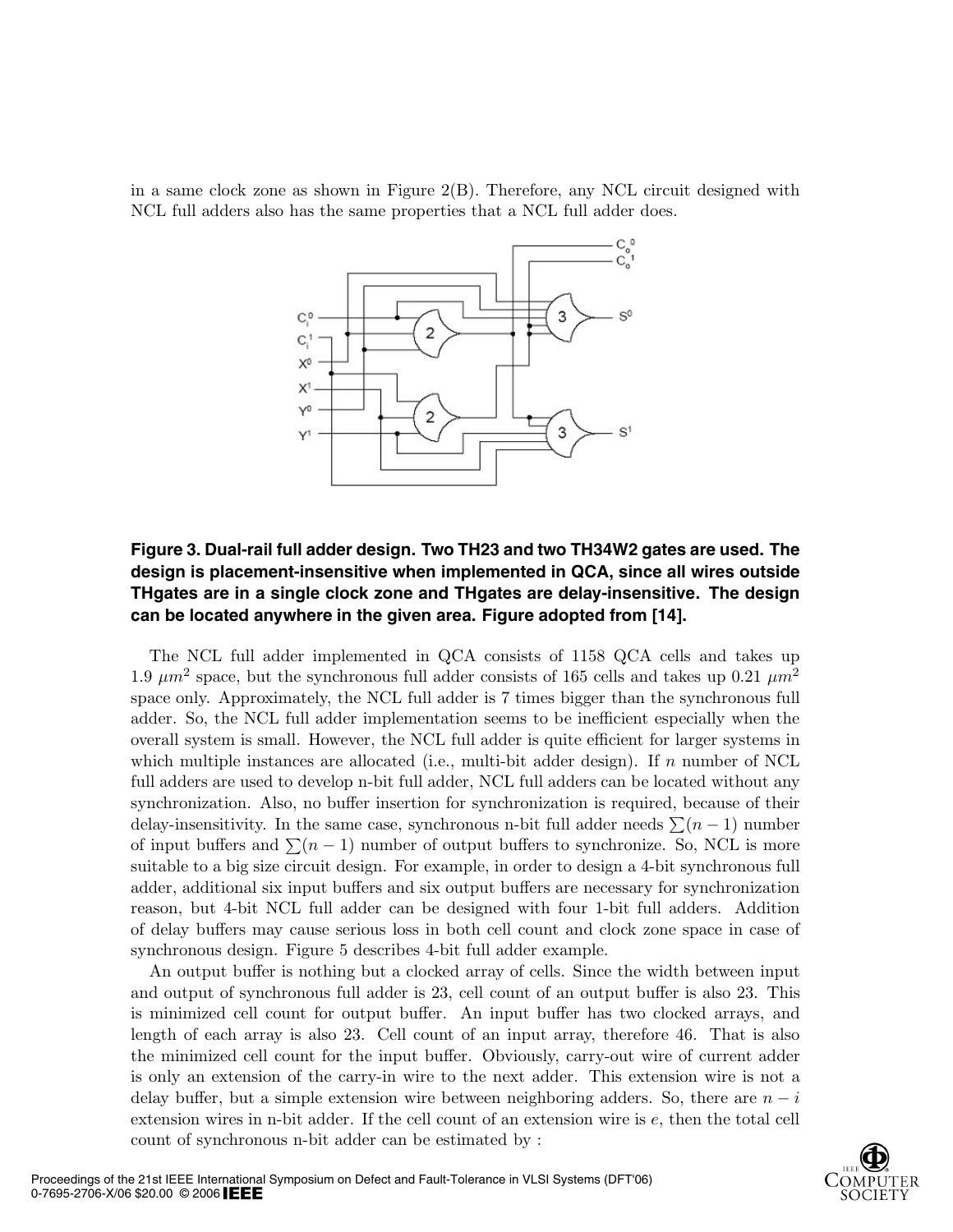

**Figure 4. Layout of QCA-based NCL full adder and six flip-flops that substitute a NCL register. Flip-flops generate input signals which represent hysteresis behavior. 1158 cells of 1350 total cells are used for full adder design in** 1.9 μm<sup>2</sup> **space.**



**Figure 5. 4-bit full adder example. (A) Synchronous 4-bit full adder. Six input delay buffers and six output delay buffers are used with four 1-bit synchronous full adder. (B) NCL 4-bit full adder. Only four NCL 1-bit full adders are used. Shape of 4-bit full adder is either rectangular or linear, since each NCL full adder can be placed anywhere in the given area.**

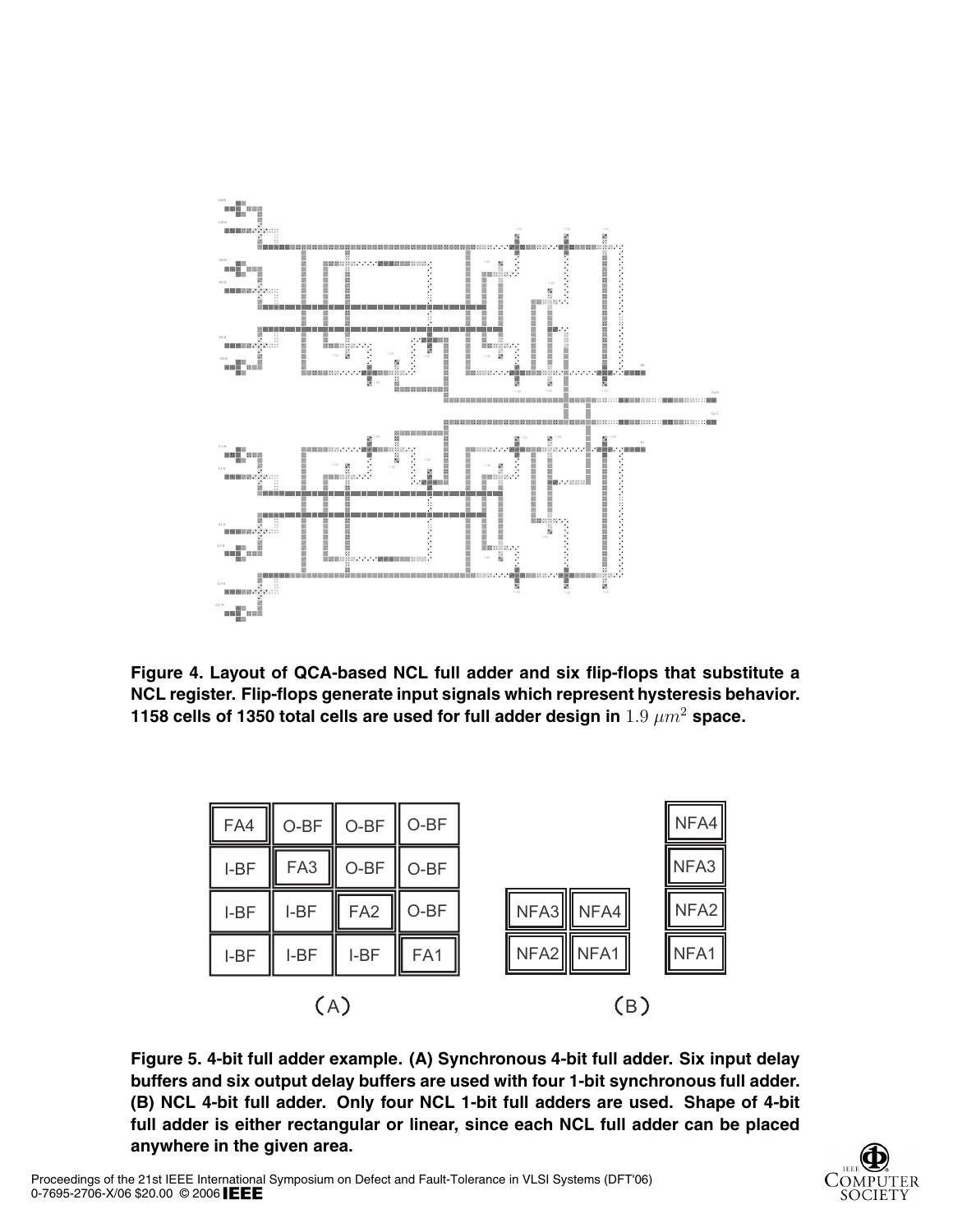$$
165n + \sum_{i=1}^{n} 23(i-1) + \sum_{i=1}^{n} 46(i-1) + e(n-1) = 165n + \sum_{i=1}^{n} 69(i-1) + e(n-1) \tag{1}
$$

A synchronous 1-bit full adder takes up 0.21  $\mu m^2$  space. Both Adders and buffers occupy the same size space like Figure  $5(A)$ . Total used space of synchronous n-bit adder is  $n^2 \times 0.21 \ \mu m^2$ .

Total cell count of NCL n-bit adder is simple. 1158 cells are used in each full adder. NCL n-bit adder consists of n number of NCL full adders. Even though NCL n-bit adder does not require any additional buffers to synchronize, it still needs extension wires between the two neighboring adders. Since the NCL full adder employs a dual rail encoding scheme, two extension wires should be inserted between neighboring adders. So, total cell count of extension wires is shown in terms of  $2e' \times (n-1)$ , where e' is cell count of each extension wire. Total cell count of n-bit full adder is:

$$
1158 \times n + 2e' \times (n-1). \tag{2}
$$

Total used area can be calculated in same manner. Size of NCL full adder is 1.9  $\mu m^2$ . Therefore, total used area of NCL n-bit adder is:

$$
n \times 1.9 \ \mu m^2. \tag{3}
$$

The cell count of extension wire e and  $e'$  are not fixed. Since the size of e and  $e'$  are mainly dependent on the layout of the circuit, they can be reduced and minimized by proper floor planning. For example, if all the carry-out outputs are directly connected to the carry-in input of next digit adder without an extension wire, value of both  $e$  and  $e'$  will be 0. Considering this ideal case, we can remove unknown value e and  $e'$  from formula 1 and 2. Table 1 has been developed without both  $e$  and  $e'$ .

|           |     |              |             |       |        | $n = 8$   $n = 16$   $n = 30$   $n = 32$   $n = 64$   $n = 128$                      |         |
|-----------|-----|--------------|-------------|-------|--------|--------------------------------------------------------------------------------------|---------|
| Cell      | FA. |              |             |       |        | $\mid$ 3,252 $\mid$ 10,920 $\mid$ 34,965 $\mid$ 39,524 $\mid$ 149,664 $\mid$ 581,952 |         |
| Count NFA |     |              |             |       |        | $\mid 9.264 \mid 18.528 \mid 34.740 \mid 37.056 \mid 74.112 \mid$                    | 148.224 |
| Used      | FA  |              | 13.44 53.76 | 189.0 | 215.04 | 860.16                                                                               | 3440.64 |
| Area      | NFA | $\vert$ 15.2 | -30.4       | 57.0  | 60.8   | 121.6                                                                                | 243.2   |

#### **Table 1. Total used cell count and used space for two different versions of n-bit full adder.**

The synchronous full adder seems to be more efficient when  $n$  is less than 27. However, synchronous full adder wastes more space which is occupied by delay buffers. Insertion of a delay buffer reduces circuit density. For example, when  $n = 28$ , total cell count of both synchronous full adder and NCL full adder are almost same, but the used space of synchronous full adder is 3.5 times larger than used space of NCL full adder. When  $n$ becomes over 30, the NCL full adder is more efficient in both cell count and used space aspects. Thus, GALS QCA seems to be more efficient in designing complex systems, in which a large number of sub-circuits are interconnected. Assuming that there is a possible

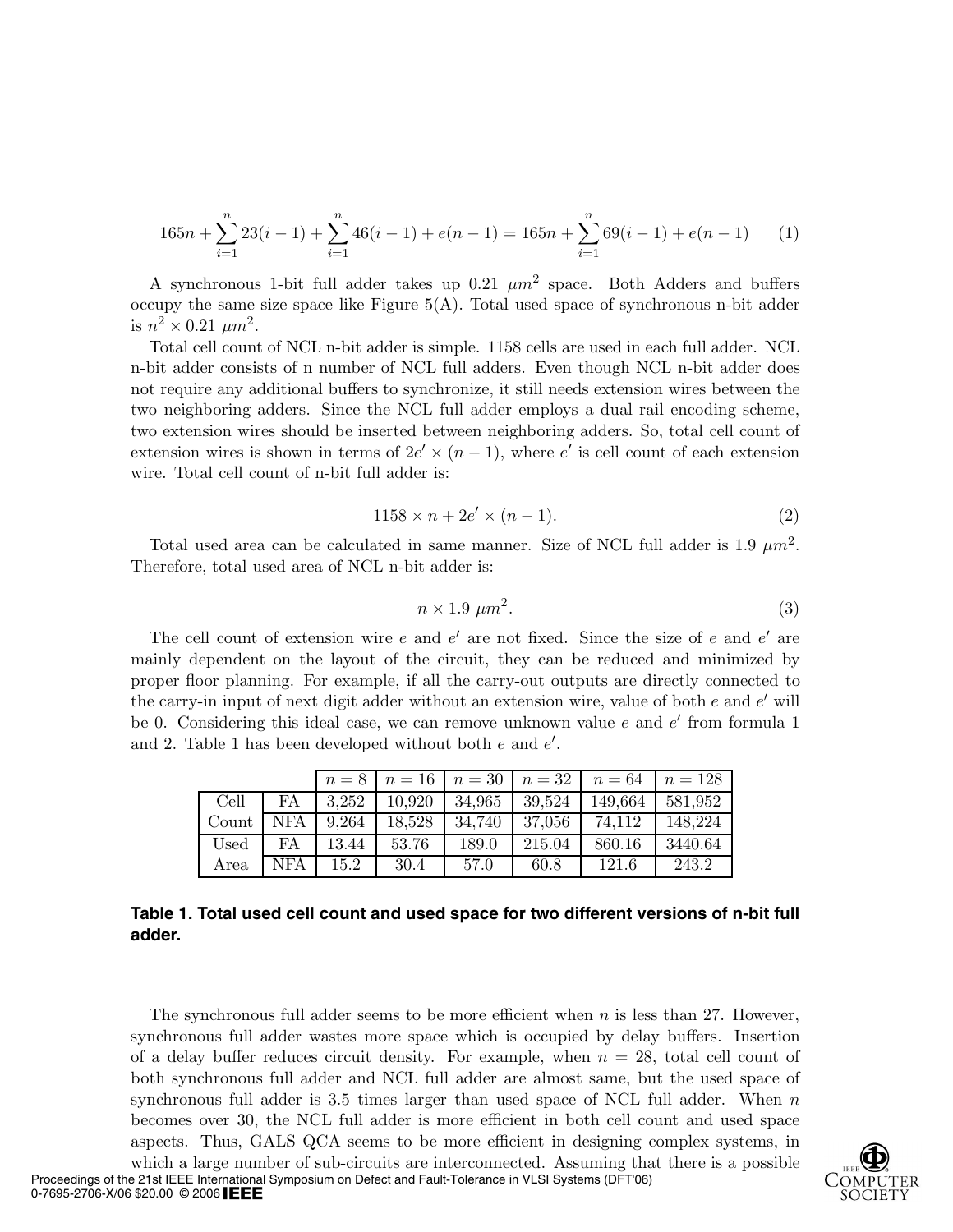way to reduce the size of a buffer. However, this may not reduce cell count, because the cell count of both input and output buffers is already minimized (i.e., 23 cell for output buffer and 46 cell for input buffer). It makes global floorplanning more complex, since space reduction may change each buffer's shape and clock zone assignment. On the other hand, no complex floorplanning is required for the NCL full adder. Since NCL full adder is delay insensitive, each can be located within any spot in a given area. The overall timing of QCA circuits is mainly dependent upon its layout [9]. Asynchronous n-bit adder is an extreme case of this timing constraint that is referred to as the "Layout=Timing" problem which has been discussed in the previous chapter. QCA-based NCL devices are free from this severe constraint in designability. GALS QCA design method also enhances the overall robustness of the system since it has better scalability. If the cell defect rate is denoted by  $\lambda$  and the cell yield and the system yield are assumed to follow the Poisson yield model, then the yield of each cell and the yield of the whole system can be calculated by  $e^{-\lambda}$  and  $e^{-\lambda n}$ , respectively. In Figure 6, the 128-bit NFA has higher yield over the 128-bit FA. This result is obvious, since 128-bit NFA design utilizes much less QCA cells.



**Figure 6. 128-bit FA and NFA yield curves.**

## **4 Conclusion**

The concept of clocking for QCA, referred to as the four-phase clocking, is widely used and it is possible to design QCA circuits while ensuring each QCA cell is powered and the information is processed and forwarded in a timely manner. However, the synchronous QCA suffers from this strict timing constraints referred to as the "layout=timing" problem. Applying an asynchronous design methodology to QCA paradigm addresses this problem, and it also provides numerous advantages such as easier floorplanning, increased circuit density, reduced complexity, decreased cell count, reduced space and enhanced manufacturability.

In order to realize the global asynchrony in QCA, one of the CMOS-based asynchronous methodologies, namely NCL, has been used. THmn gates are basic building units for NCL circuit designs, and they have threshold and hysteresis behaviors. These behaviors



Proceedings of the 21st IEEE International Symposium on Defect and Fault-Tolerance in VLSI Systems (DFT'06) 0-7695-2706-X/06 \$20.00 © 2006 EEE